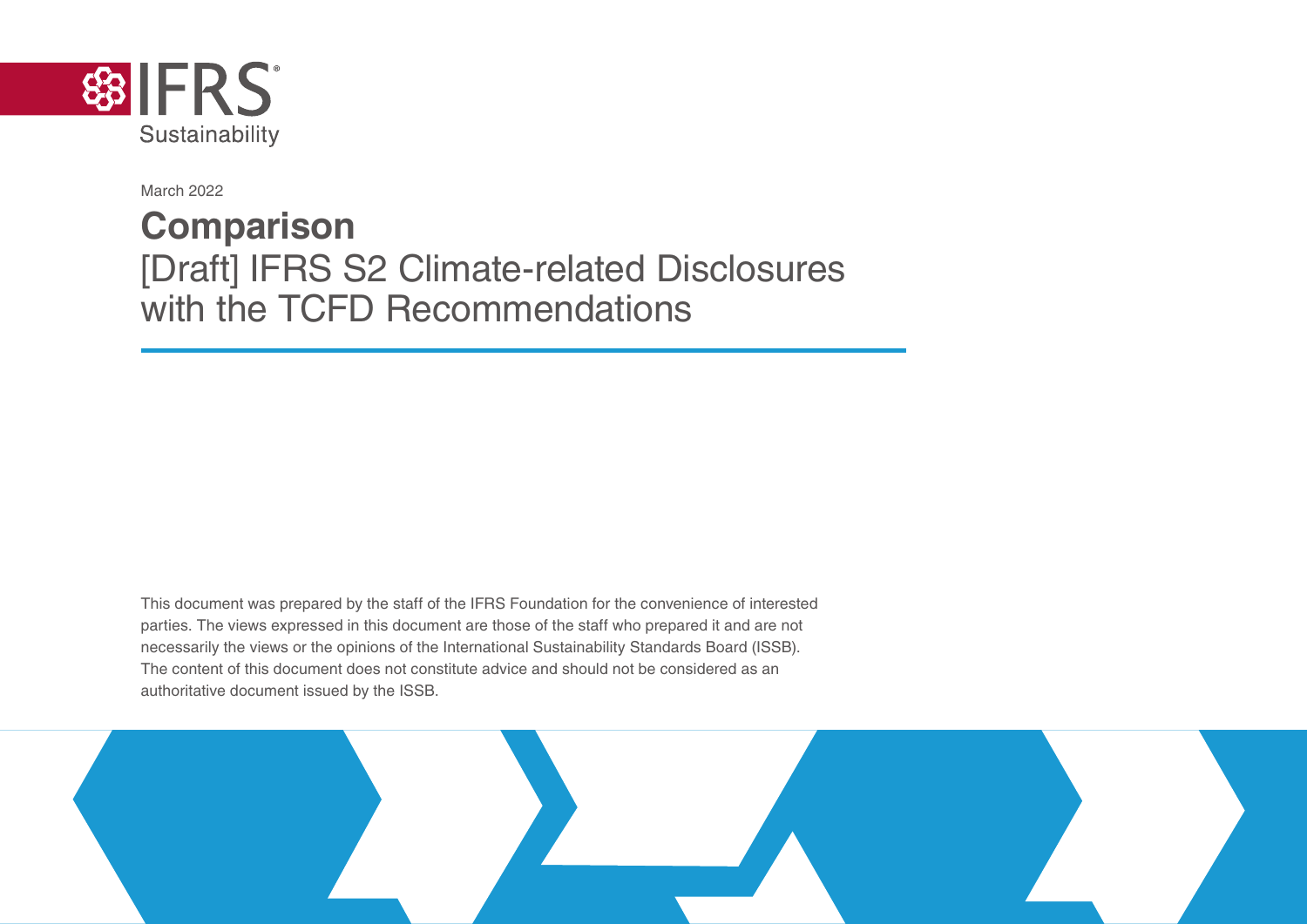The requirements proposed by the International Sustainability Standards Board (ISSB) in the Exposure Draft *Climate-related Disclosures* (the Exposure Draft) are consistent with the four recommendations and 11 recommended disclosures published by the Task Force on Climate-related Financial Disclosures (TCFD).<sup>1</sup> Areas where the Exposure Draft differs from the TCFD recommendations reflect differences between the Exposure Draft and the TCFD's guidance, not the TCFD's core recommendations or recommended disclosures.

The following tables summarise the key differences between the requirements proposed in the Exposure Draft and the TCFD's recommendations, recommended disclosures and guidance.

These differences take three forms. Specifically, the Exposure Draft:

- uses **different wording to capture the same information** as the TCFD recommendations (some instances);
- requires **additional, more granular information** that is in line with the TCFD recommendations (few instances); and
- **differs substantively** from the TCFD guidance—but not the TCFD overall recommendations—mainly by proposing some additional specific disclosures (very few instances).

<sup>1</sup> The TCFD framework consists of four major recommendations (governance, strategy, risk management, metrics/targets), 11 supporting recommended disclosures, and all-sector and sector-specific guidance. The guidance informs implementation of the recommendations but is not part of the formal recommendations.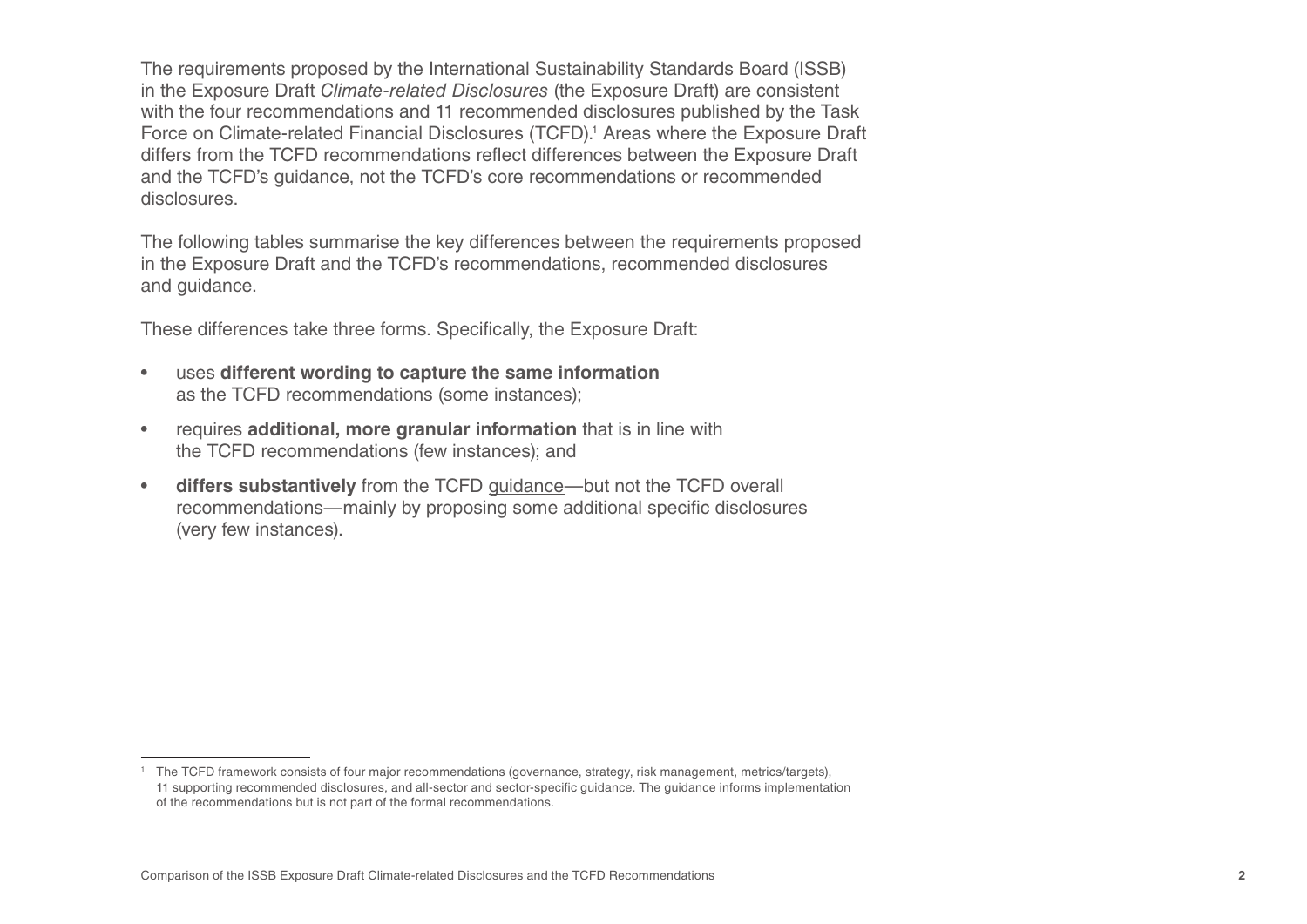| <b>TCFD Recommendation, Recommended Disclosure</b><br>and Guidance                                                                                                                                                                                     | <b>Climate-related Disclosures Exposure Draft</b>                                                                                                                                                                                                                                                                                                                                                                                                                                                                                                                                                                                                                                                                                                                                                                                                                                                                                         |
|--------------------------------------------------------------------------------------------------------------------------------------------------------------------------------------------------------------------------------------------------------|-------------------------------------------------------------------------------------------------------------------------------------------------------------------------------------------------------------------------------------------------------------------------------------------------------------------------------------------------------------------------------------------------------------------------------------------------------------------------------------------------------------------------------------------------------------------------------------------------------------------------------------------------------------------------------------------------------------------------------------------------------------------------------------------------------------------------------------------------------------------------------------------------------------------------------------------|
| Governance<br>Disclose the organization's governance around<br>climate-related risks and opportunities.                                                                                                                                                | Governance<br>Understand the governance processes, controls and<br>procedures used to monitor and manage climate-related<br>risks and opportunities.                                                                                                                                                                                                                                                                                                                                                                                                                                                                                                                                                                                                                                                                                                                                                                                      |
| <b>Recommended Disclosure a)</b><br>Describe the board's oversight of climate-related risks and opportunities.<br><b>Recommended Disclosure b)</b><br>Describe management's role in assessing and managing<br>climate-related risks and opportunities. | The Exposure Draft is consistent with the TCFD governance<br>$\bullet$<br>recommendation.<br>• The Exposure Draft, however, requires the disclosure of additional<br>information around governance including:<br>• the identity of the body or individual within a body responsible<br>for oversight of climate-related risks and opportunities;<br>• how that body's responsibilities for climate-related risks and<br>opportunities are reflected in the entity's terms of reference,<br>board mandates and other related policies;<br>• how the body ensures that the appropriate skills and<br>competencies are available to oversee strategies designed to<br>respond to climate-related risks and opportunities; and<br>• information about whether dedicated controls and procedures<br>are applied to management of climate-related risks and opportunities<br>and, if so, how they are integrated with other internal functions. |

Formatted text is used in the right-hand column of the table to identify differences between the Exposure Draft and the TCFD recommendations:

**Black Bold Text**: Additional specificity in the Exposure Draft that is in line with TCFD recommendations

**Red Bold Text**: Proposals in the Exposure Draft that are not in the TCFD recommendations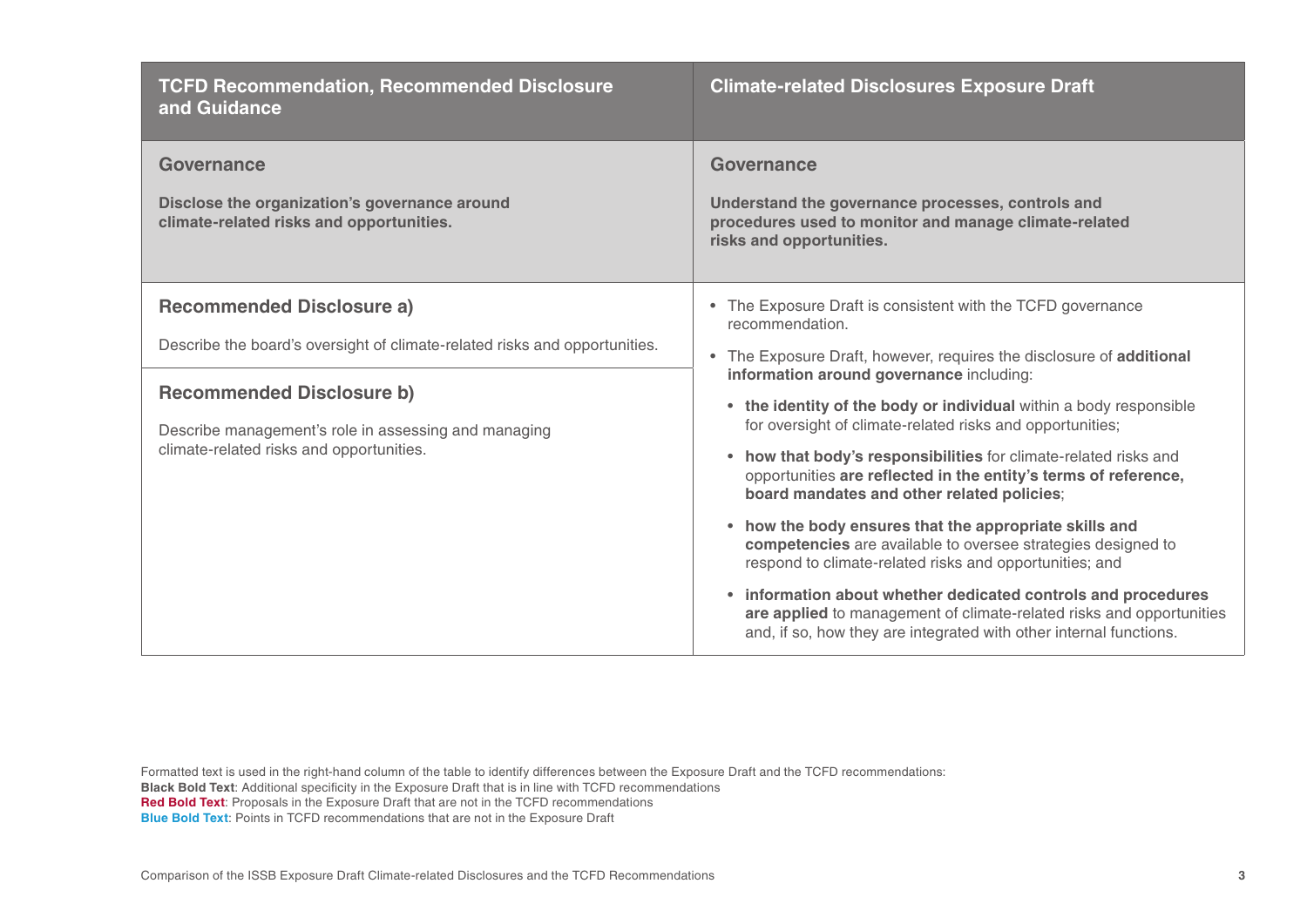| <b>TCFD Recommendation, Recommended Disclosure</b><br>and Guidance                                                                                                                                                                                                                                                                              | <b>Climate-related Disclosures Exposure Draft</b>                                                                                                                                                                                                                                                                                                                                                                                                                                                                                                                                                                                                                                                                                                                                                                                                                                                                                                                                                                                                                                                                                                  |
|-------------------------------------------------------------------------------------------------------------------------------------------------------------------------------------------------------------------------------------------------------------------------------------------------------------------------------------------------|----------------------------------------------------------------------------------------------------------------------------------------------------------------------------------------------------------------------------------------------------------------------------------------------------------------------------------------------------------------------------------------------------------------------------------------------------------------------------------------------------------------------------------------------------------------------------------------------------------------------------------------------------------------------------------------------------------------------------------------------------------------------------------------------------------------------------------------------------------------------------------------------------------------------------------------------------------------------------------------------------------------------------------------------------------------------------------------------------------------------------------------------------|
| <b>Strategy</b><br>Disclose the actual and potential impacts of climate-related risks<br>and opportunities on the organization's businesses, strategy,<br>and financial planning where such information is material.                                                                                                                            | <b>Strategy</b><br>Understand an entity's strategy for addressing significant<br>climate-related risks and opportunities.                                                                                                                                                                                                                                                                                                                                                                                                                                                                                                                                                                                                                                                                                                                                                                                                                                                                                                                                                                                                                          |
| <b>Recommended Disclosure a)</b><br>Describe the climate-related risks and opportunities the organization<br>has identified over the short, medium, and long term.<br><b>Recommended Disclosure b)</b><br>Describe the impact of climate-related risks and opportunities on<br>the organization's businesses, strategy, and financial planning. | The Exposure Draft is consistent with TCFD Recommended disclosures<br>a) and b), however, in describing the impact of risks and opportunities, the<br>Exposure Draft requires additional, more granular information around:<br>• how the entity is directly responding to risks and opportunities, including<br>changes to its business model, strategy, resource allocation, production<br>processes, products, workforce;<br>• how it is indirectly responding to risks and opportunities, including<br>working with customers and suppliers;<br>• how its strategy and plans will be resourced;<br>• expected changes in financial position over time, including<br>investment plans and sources of funding; and<br>• expected changes in financial performance over time<br>(revenue and costs).<br>The Exposure Draft (paragraph 13.b) has a slightly different approach<br>to transition plans. Transition plans are referenced as a part of an entity's<br>strategy, and hence subject to the strategy disclosure requirements,<br>with explicit requirements around disclosure of emission reduction<br>targets and use of carbon offsets. |

Formatted text is used in the right-hand column of the table to identify differences between the Exposure Draft and the TCFD recommendations:

- **Black Bold Text**: Additional specificity in the Exposure Draft that is in line with TCFD recommendations
- **Red Bold Text**: Proposals in the Exposure Draft that are not in the TCFD recommendations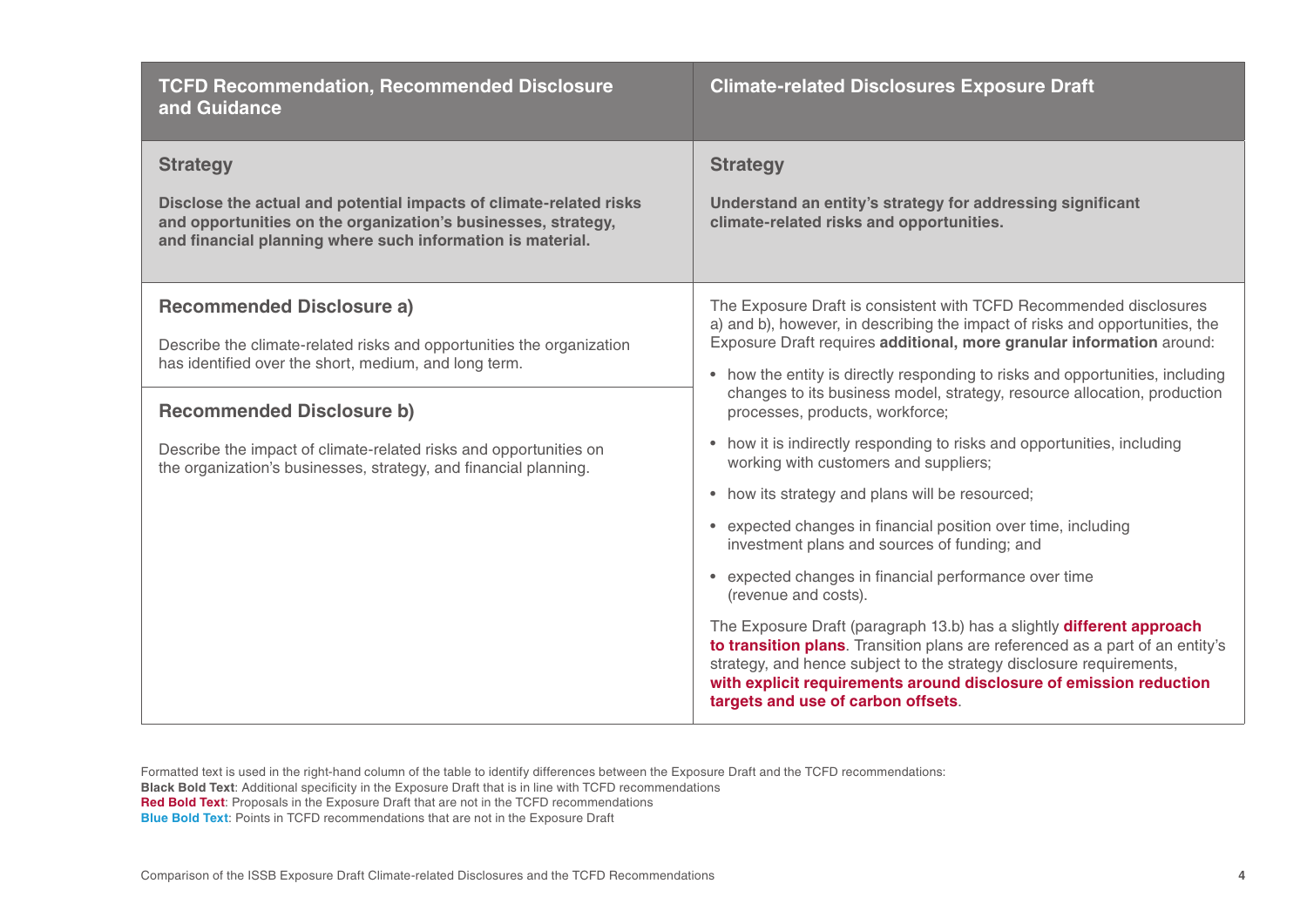| <b>Recommended Disclosure c)</b>                                                                                                                                | The Exposure Draft requires additional information regarding<br>resiliency on:                                                                                                                                         |
|-----------------------------------------------------------------------------------------------------------------------------------------------------------------|------------------------------------------------------------------------------------------------------------------------------------------------------------------------------------------------------------------------|
| Describe the resilience of the organization's strategy, taking into<br>consideration different climate-related scenarios, including a 2°C<br>or lower scenario. | • significant areas of uncertainty for strategy resilience;<br>• an entity's capacity to adjust and adapt its strategy over time; and<br>• details on how any resilience analysis or assessment has<br>been conducted. |

Formatted text is used in the right-hand column of the table to identify differences between the Exposure Draft and the TCFD recommendations: **Black Bold Text**: Additional specificity in the Exposure Draft that is in line with TCFD recommendations **Red Bold Text**: Proposals in the Exposure Draft that are not in the TCFD recommendations **Blue Bold Text:** Points in TCFD recommendations that are not in the Exposure Draft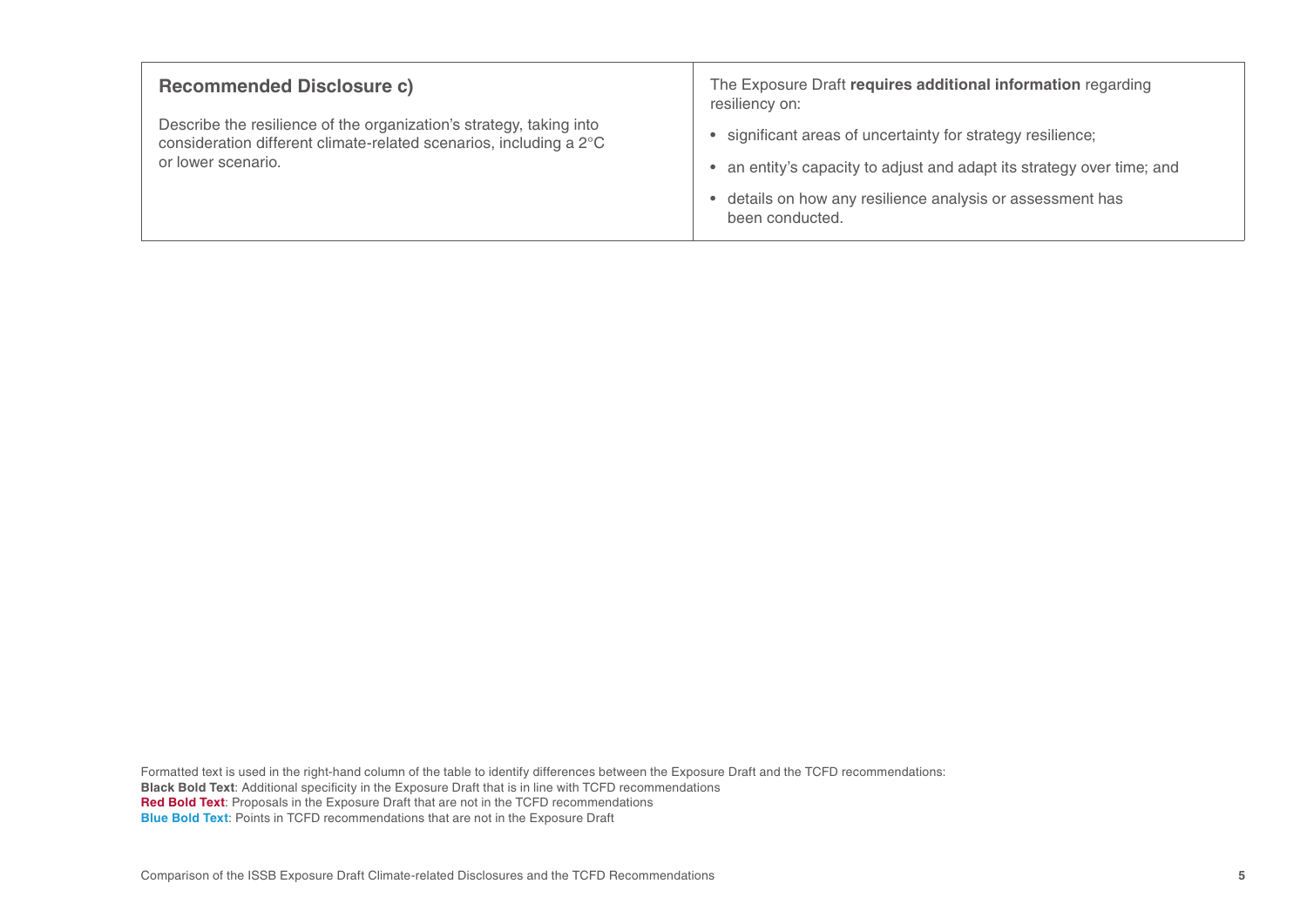| <b>TCFD Recommendation, Recommended Disclosure</b><br>and Guidance                                                                                                                              | <b>Climate-related Disclosures Exposure Draft</b>                                                                                                                                                                                                                                                                                                                                                                                                                               |
|-------------------------------------------------------------------------------------------------------------------------------------------------------------------------------------------------|---------------------------------------------------------------------------------------------------------------------------------------------------------------------------------------------------------------------------------------------------------------------------------------------------------------------------------------------------------------------------------------------------------------------------------------------------------------------------------|
| <b>Risk Management</b><br>Disclose how the organization identifies, assesses, and manages<br>climate-related risks.                                                                             | <b>Risk Management</b><br>Understand the process, or processes, by which climate-related<br>risks and opportunities are identified, assessed and managed.                                                                                                                                                                                                                                                                                                                       |
| <b>Recommended Disclosure a)</b><br>Describe the organization's processes for identifying and assessing<br>climate-related risks.                                                               | The Exposure Draft (Exposure Draft paragraphs 17a-c) is consistent with<br>the TCFD recommended disclosure a) with the following additions:<br>• inclusion of processes used to identify and prioritise opportunities;<br>• the input parameters it uses to identify risks (for example, data<br>sources, the scope of operations covered and the detail used in<br>assumptions); and<br>• whether it has changed the processes used compared to the prior<br>reporting period. |
| <b>Recommended Disclosure b)</b><br>Describe the organization's processes for managing climate-related risks.                                                                                   | The Exposure Draft (paragraph 17d) is consistent with the TCFD<br>recommended disclosure b).                                                                                                                                                                                                                                                                                                                                                                                    |
| <b>Recommended Disclosure c)</b><br>Describe how processes for identifying, assessing, and managing<br>climate-related risks are integrated into the organization's overall<br>risk management. | The Exposure Draft (paragraph 17e) is consistent with the TCFD<br>recommended disclosure c).                                                                                                                                                                                                                                                                                                                                                                                    |

Formatted text is used in the right-hand column of the table to identify differences between the Exposure Draft and the TCFD recommendations: **Black Bold Text**: Additional specificity in the Exposure Draft that is in line with TCFD recommendations **Red Bold Text**: Proposals in the Exposure Draft that are not in the TCFD recommendations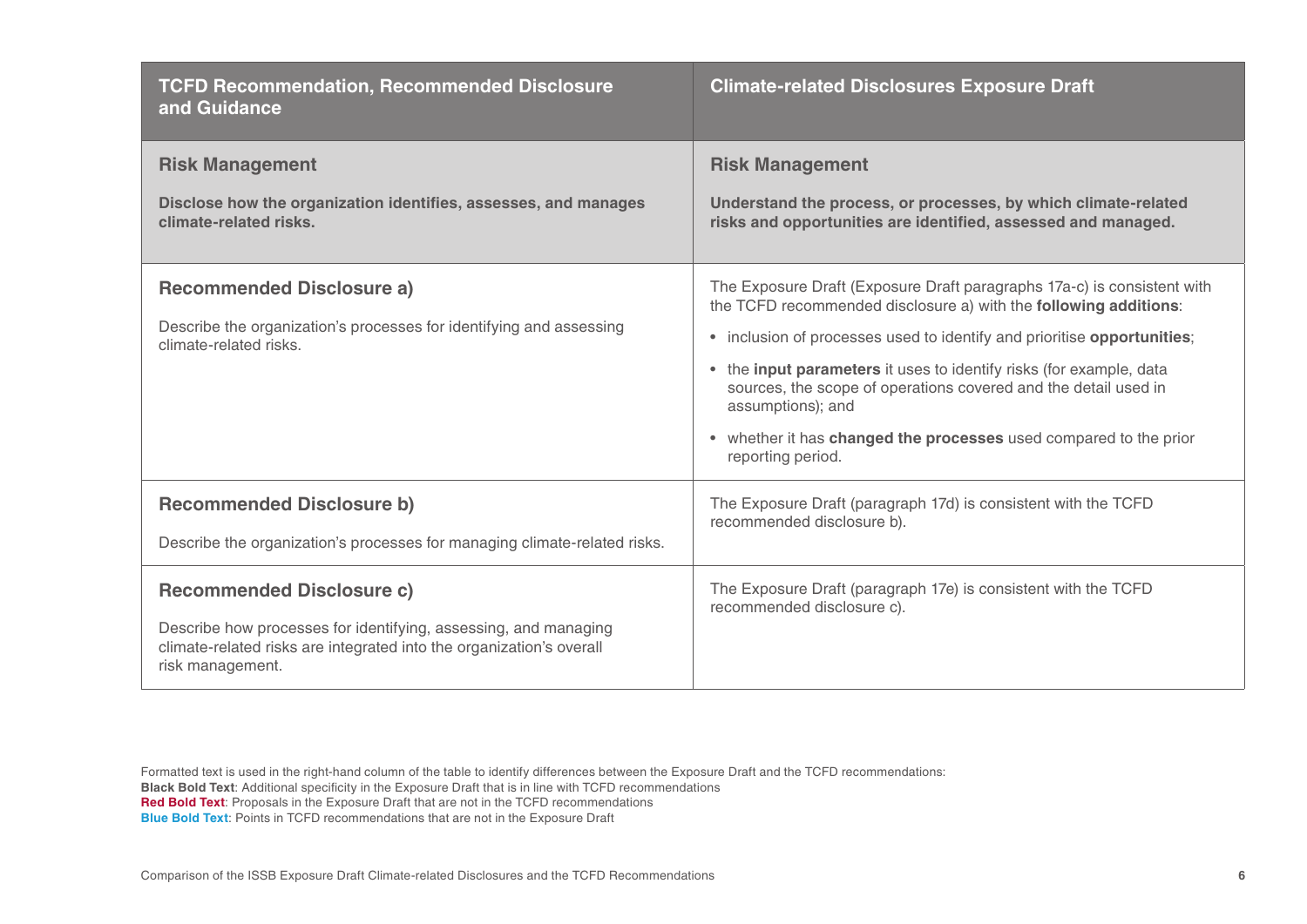| <b>TCFD Recommendation, Recommended Disclosure</b><br>and Guidance                                                                                                                               | <b>Climate-related Disclosures Exposure Draft</b>                                                                                                                                                                                                                                                                                                                                                                                                                                                                                                                                                    |
|--------------------------------------------------------------------------------------------------------------------------------------------------------------------------------------------------|------------------------------------------------------------------------------------------------------------------------------------------------------------------------------------------------------------------------------------------------------------------------------------------------------------------------------------------------------------------------------------------------------------------------------------------------------------------------------------------------------------------------------------------------------------------------------------------------------|
| <b>Metrics and Targets</b><br>Disclose the metrics and targets used to assess and manage<br>relevant climate-related risks and opportunities where such<br>information is material.              | <b>Metrics and Targets</b><br>Understand how an entity measures, monitors and manages<br>its significant climate-related risks and opportunities. These<br>disclosures shall enable users to understand how the entity<br>assesses its performance, including progress towards the<br>targets it has set.                                                                                                                                                                                                                                                                                            |
| <b>Recommended Disclosure a)</b><br>Disclose the metrics used by the organization to assess climate-related<br>risks and opportunities in line with its strategy and risk management<br>process. | The Exposure Draft requires the same categories of cross-industry<br>metrics as in the TCFD guidance.<br>The Exposure Draft differs, however, in requiring disclosure of<br>industry-based metrics relevant to an entity's industry and activities.                                                                                                                                                                                                                                                                                                                                                  |
| <b>Recommended Disclosure b)</b><br>Disclose Scope 1, Scope 2, and, if appropriate, Scope 3 greenhouse<br>gas (GHG) emissions, and the related risks.                                            | Consistent with the TCFD guidance, the Exposure Draft requires<br>use of the GHG Protocol, and disclosure of absolute and intensity-based<br>emission metrics.<br>The Exposure Draft requires a different disclosure treatment of<br>greenhouse gases, as follows:<br>for Scope 1 and Scope 2, a separate disclosure of emissions<br>$\bullet$<br>for (1) the consolidated accounting group, and for (2) associates,<br>joint ventures, unconsolidated subsidiaries or affiliates not included<br>in the consolidated accounting group; and<br>Scope 3 emission disclosure is required.<br>$\bullet$ |

Formatted text is used in the right-hand column of the table to identify differences between the Exposure Draft and the TCFD recommendations:

**Black Bold Text**: Additional specificity in the Exposure Draft that is in line with TCFD recommendations

**Red Bold Text**: Proposals in the Exposure Draft that are not in the TCFD recommendations